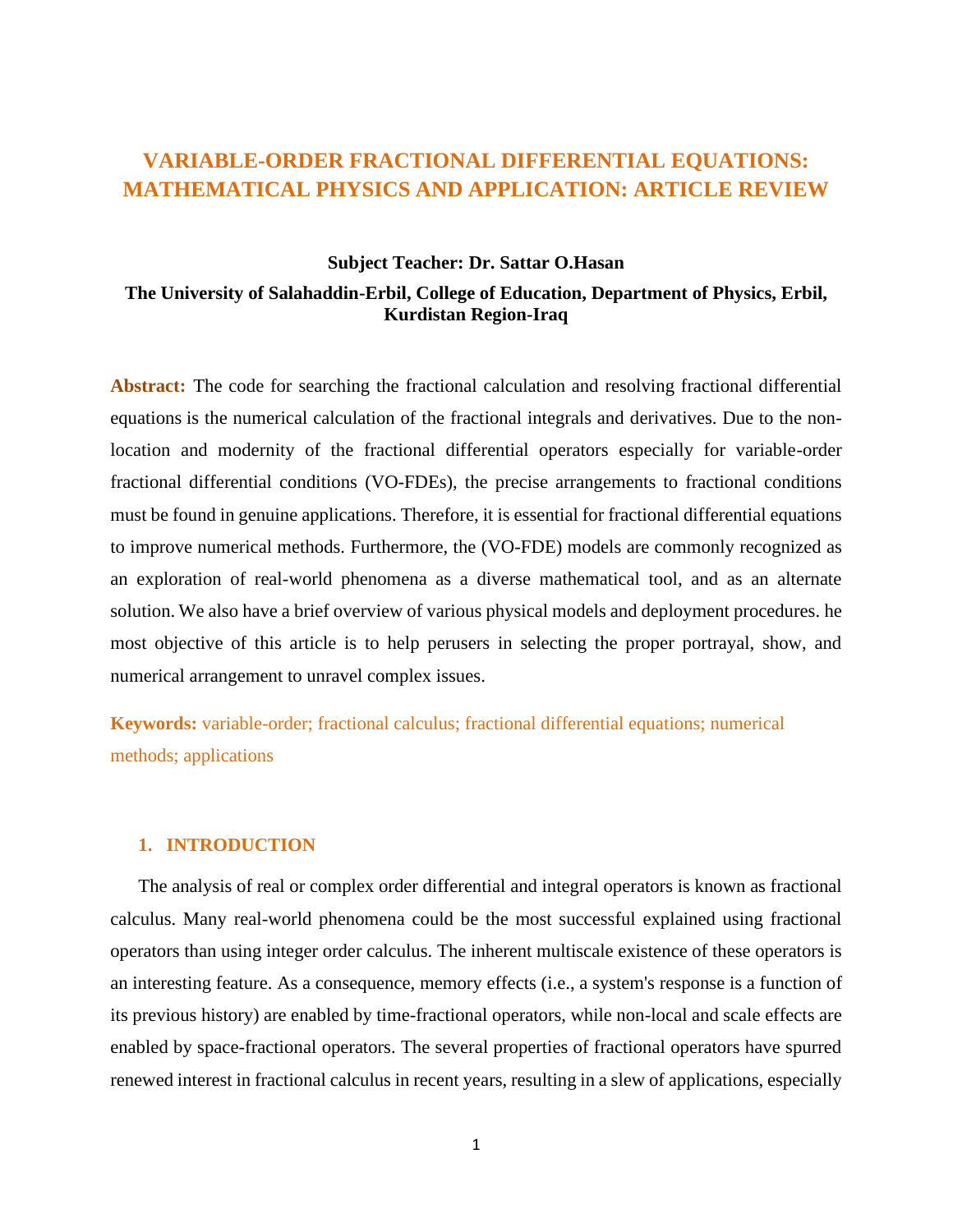in the simulation of physical problems. As a result, Variable-Order fractional calculus became a viable option for providing a statistical foundation for accurately characterizing complex physical systems and processes. Due to their appropriateness in modeling a wide assortment of marvels over numerous areas of science and designing, counting atypical dissemination, VO − FDEs have drawn an expanding sum of intrigued (Chechkin, Gorenflo et al. 2005) viscoelastic mechanics (Coimbra 2003), control frameworks, petroleum building, and numerous other branches of material science and building, to title a couple of [(Awotunde, Ghanam et al. 2015), (Cai, Chen et al. 2018), (Metzler and Klafter 2000)].

Samko and Ross suggested the Variable – Order integral and differential concepts, as well as some simple properties, in 1993. After summarizing the findings of the VO fractional operators' study, Lorenzo and Hartley looked at the meanings of Variable-Order fractional operators in various ways. Following that, some additional VO − FDEs concept extensions and implementation potentials were explored further (Coimbra 2003). In the last ten years, it has become a science hotspot and has sparked widespread interest. Section 5 will have a more comprehensive summary. Extensive research has been done on physical simulation using VO − FDEs models. (Kobelev, Kobelev et al. 2003), Variable memory issues in scientific and dynamical frameworks, for illustration, where the fractal measurement reverse over time and facilitates, were shown. Coimbra and colleagues used VO fractional operators to study the viscoelasticity oscillator. As an expansion of the nonlinear standard differential equation, the Variable − Order fractional derivative is used (Sweilam and Al-Mekhlafi 2016) proposed a novel multi-strain tuberculosis model. We have looked at how VO − FDE models could be used to characterize transient diffusion. Following that, precise or numerical solutions for VO − FDEs must be sought. Obtaining the analytical solution of VO − FDEs, on the other hand, is normally difficult. In common, numerical methods are utilized as productive created strategies for the numerical estimation of VO-FDEs (Lin, Liu et al. 2009) For the case, for the VO nonlinear fragmentary dissemination condition, analysts looked into the consistency and joining of an unused express finite-difference guess.

VO-FDEs arrangements were established by Razminia et al. Zayernouri and Karniadakis created an exponentially exact fragmentary ghastly collocation strategy for tackling linear/nonlinear Variable-Order fragmentary differential conditions. Chen et al. formulated an unused understood expository strategy for understanding the two-dimensional variable-order fragmentary permeation condition easily. To clarify atypical dissemination and wave proliferation,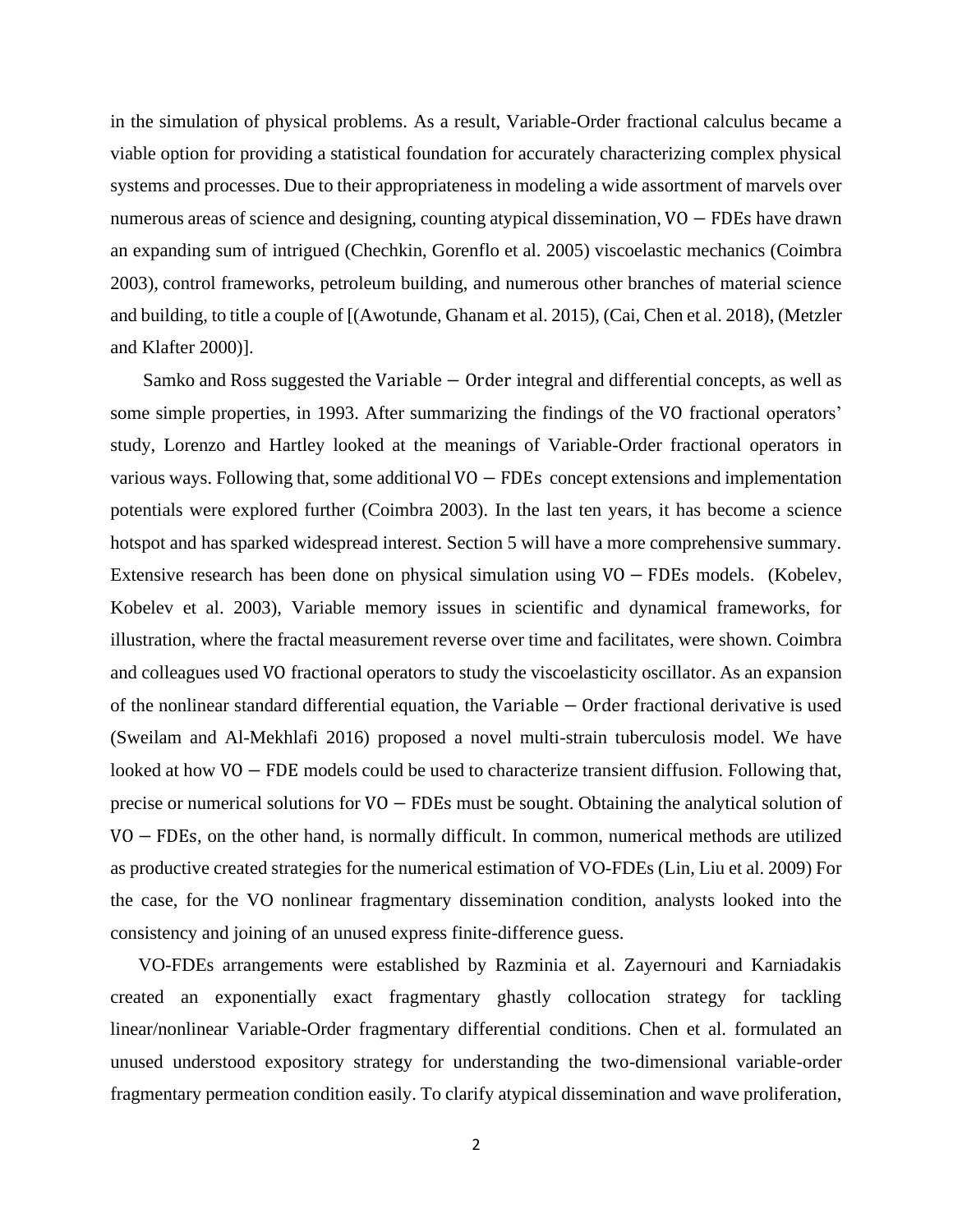For the time Variable-Order fragmentary subordinate, Zhao et al. proposed a second-order guess formula. Following that, (Cao and Qiu 2016) To derive a high-order numerical method for Variable-Order FDEs , they used a second-order numerical approximation. Certain characteristics and inversion formulas of the VO operator  $d(x)f(x)/dx(x)$  have been mentioned using the Riemann-Liouville definition and the Fourier transform. (Samko and Ross 1993).

In addition, in Section 2 Discussion of the VO fractional integral and derivative structures from a physical standpoint. In Section 3, We look at the Numerical methods for VO-FDEs. In Section 4, we explain the Applications of VO-fractional differential equations models.

# **2. DISCUSSION OF THE FRACTIONAL INTEGRAL AND DERIVATIVE STRUCTURES FROM A PHYSICAL STANDPOINT**

### **2.1 In device memory characterization, fractional operators are used:**

For operators from exterior the zone, the memory property of gadgets is characterized utilizing the Variable-Order fragmentary indispensably and subordinate. From a physical standpoint, it provides a modern way to explore complex processes, genetic effects, and selfsimilarity [(Sun, Chen et al. 2011), (Ramirez and Coimbra 2007)]. As a result, the use of VO fractional derivative and integral in theoretical analysis and physical simulation has gotten a lot of recognition. The VO fractional integral/derivative discusses two kinds of concepts for memory structures. To put it another way, one must explain how the device memory varies over time and in relation to spatial coordinates (Kobelev, Kobelev et al. 2003). Another is linked to order background memory; specifically, VO is inspired by previous distinction order values and has a unique memory function (Sheng, Sun et al. 2011). In (Sun, Chen et al. 2011), the difference between these two concepts in terms of describing the machine memory property was studied using the VO fractional relaxation-type differential equation. Zhang and Liu have looked into the effects of time-dependent memory and medium heterogeneity's vector spatial correlation on tracer dynamics. VO fragmentary proportional-integral-derivative was recommended by Dabiri et al. to realize the ideal protect parameters and decide bounded closed-loop reaction for straight dynamical frameworks beneath different starting conditions.

#### **2.2. Fractional dynamic system of random order:**

For clarifying framework unwinding, constriction, and dissemination, the arbitrary arrange fragmentary subsidiary show has as of late picked up ubiquity. Noise is often introduced into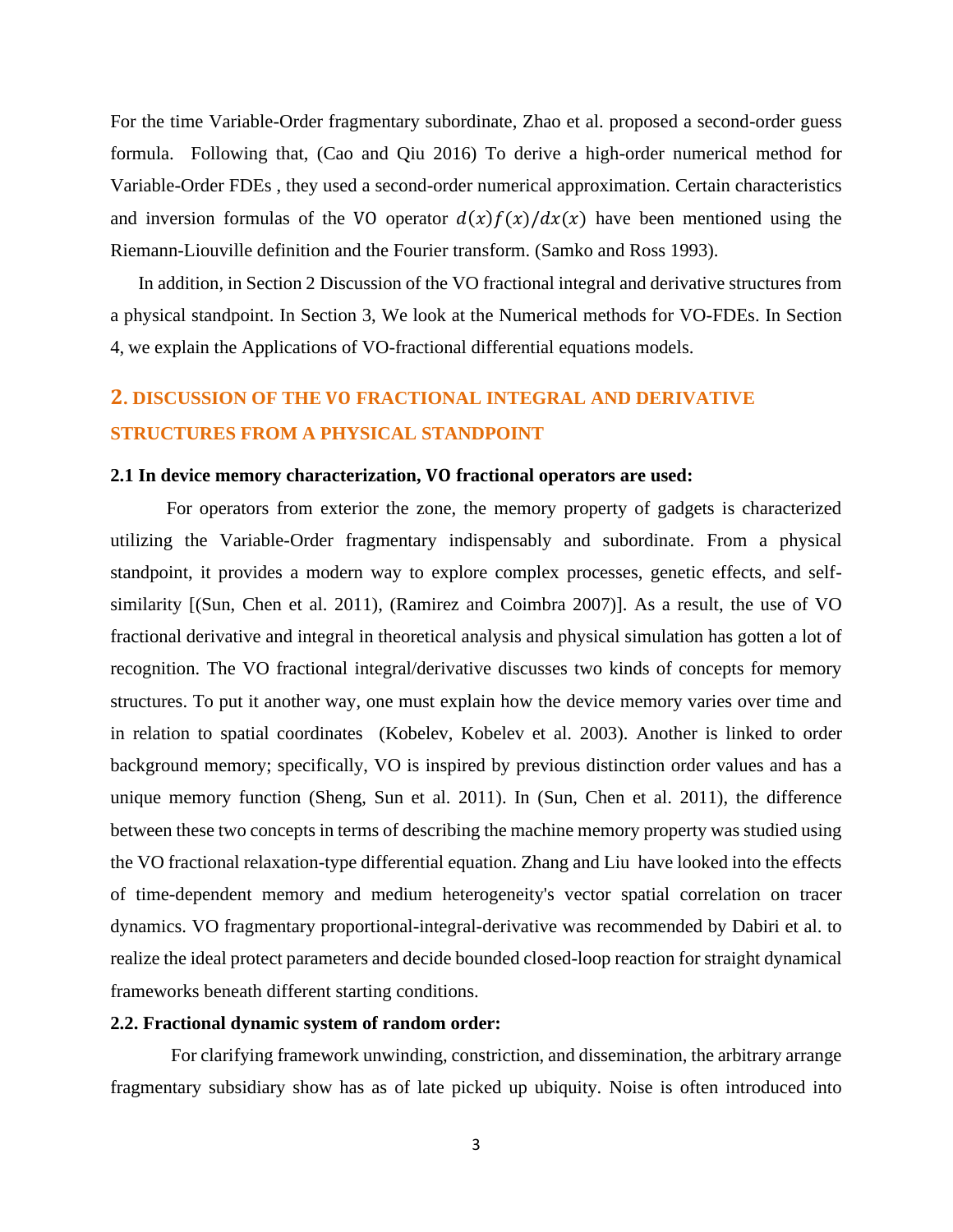physical structures in real-world applications, such as varieties within the outside weight field in odd dissemination frameworks or a sporadic temperature field in vitality dissemination frameworks (Sun, Chen et al. 2011). This noise invariably causes the whole unit to sway. In this case, the random-order fragmentary subordinate demonstrates suits this kind of variance prepare best. As a result, random-order fragmentary differential conditions models have been created to way better get the effect of framework commotion on physical systems' energetic behavior. A consistent and arbitrary term is utilized within the fragmentary subsidiary arrange for the reenactments, where the steady term speaks to the system's normal working rate and the irregular term speaks to the variances caused by arbitrary clamors. A random-order fragmentary fundamentally is characterized as takes after:

$$
I_{0+}^{\alpha_0+\varepsilon_t}f(t) = \frac{1}{\Gamma(\alpha_0+\varepsilon_t)} \int_0^t (t-\tau)^{(\alpha_0+\varepsilon_t-1)} f(\tau) d\tau, \qquad \alpha_0+\varepsilon_t > 0. \tag{2.2}
$$

The expression for the random-order fractional derivative is at that point created as

$$
D_{0+}^{\alpha_0+\varepsilon_t}f(t) = \frac{d^n}{dt^n} \Big( I_{0+}^{n-\alpha_0-\varepsilon_t}f(t) \Big), \qquad n-1 < \alpha_0 + \varepsilon_t < n. \tag{2.3}
$$

In real-world designing questions, the random-order fragmentary subordinate show can be utilized to quantitatively degree and depict a system's variance. Evaluating natural outflows, designing hazard expectations, framework soundness examination, and other applications are among the conceivable outcomes. The random-order fragmentary subsidiary can moreover be turned into a random-order fragmentary differential condition show to illustrate bizarre dissemination on discrete limited spaces.(Wu, Baleanu et al. 2017).

#### **3. NUMERICAL METHODS FOR VO – FDES**

The induction of an explanatory approach for  $VO$  – FDEs is additionally in its early stages due to the standards of VO fragmentary administrators. An assortment of numerical estimation strategies and computational approaches have been proposed to analyze the Variable − Order FDEs models. For this reason, numerous computational approaches have been considered within the writing, counting finite difference methods (FDMs), ghastly strategies, network strategies, and spline addition strategies. [(Atangana and Cloot 2013), (Chen, Liu et al. 2014) ]. To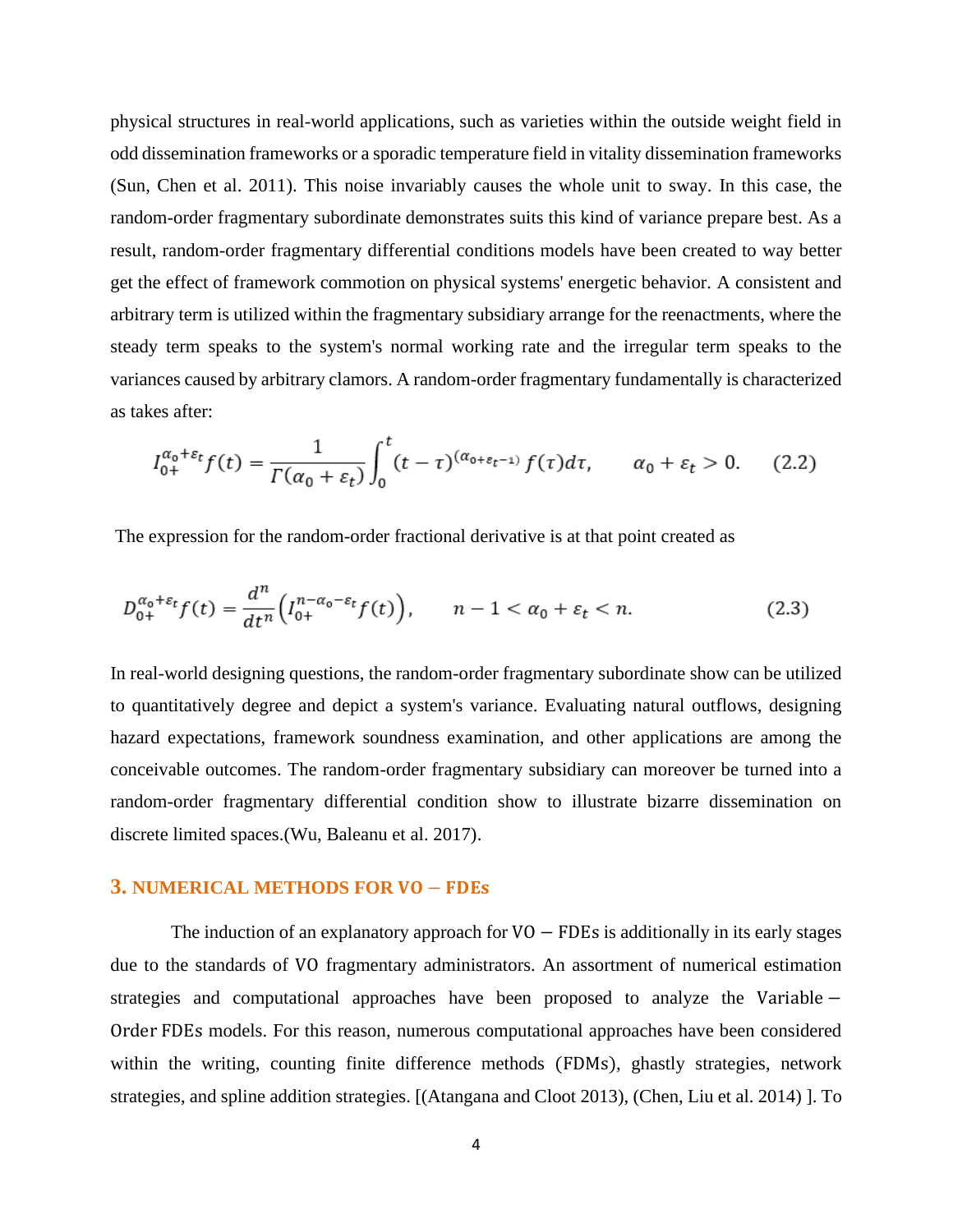solution a growing number of abstract physical equations, computationally efficient numerical methods have been used. (Sierociuk, Malesza et al. 2015).

## **3.1.** Numerical methods for time **FDEs**:

As it's known, limited contrast plans for Variable-Order time and/or space Fractional Differential Equations have been broadly examined. There are a few discretization frameworks of distinctive elucidations. It is conceivable to specific the discretization of the Caputo-type Variable − Order time-fractional subordinate as takes after:

$$
\frac{\partial^{a_i^{k+1}} u(x_i, t_{k+1})}{\partial t^{a_i^{k+1}} - j^{1 - a_i^{k+1}}}\Big\{u(x_i, t_{k+1}) - u(x_i, t_k) + \sum_{j=1}^k [u(x_i, t_{k+1-j}) - u(x_i, t_{k-j})] \times [(j+1)^{1 - a_i^{k+1}} - j^{1 - a_i^{k+1}}]\Big\} + O(\tau). \tag{3.1}
$$

Regarding the VO Riemann-Liouville derivative, (Cao and Qiu 2016) The taking after moved Grunwald interpretation was proposed.

$$
A_{\tau,p}^{\alpha(t)}y(t) = \frac{1}{\tau^{\alpha(t)}} \sum_{k=0}^{\infty} g_k^{\alpha(t)}y(t - (k - p)\tau).
$$
 (3.2)

Furthermore, (Lorenzo and Hartley 2002) suggested the following derivation of the VO integral's Laplace transform:

$$
\mathbb{E}\Big\{D_t^{-\alpha(t)}f(t)\Big\}=\int_0^\infty e^{-st}\left(\int_0^t\frac{(t-\tau)^{\alpha(t-\tau)-1}}{\Gamma\big(\alpha(t-\tau)\big)}f(\tau)d\tau\right)dt,\alpha(t)>0,t>0.\tag{3.3}
$$

We already looked at three limited contrast plans for VO time FDEs: the formal conspires, the implied conspire, and the Crank-Nicholson conspire. The precision, soundness, and meeting of these three frameworks were surveyed and summarized(Sun, Chen et al. 2012). For the VO time fractional derivative, the Crank-Nicholson scheme is as follows: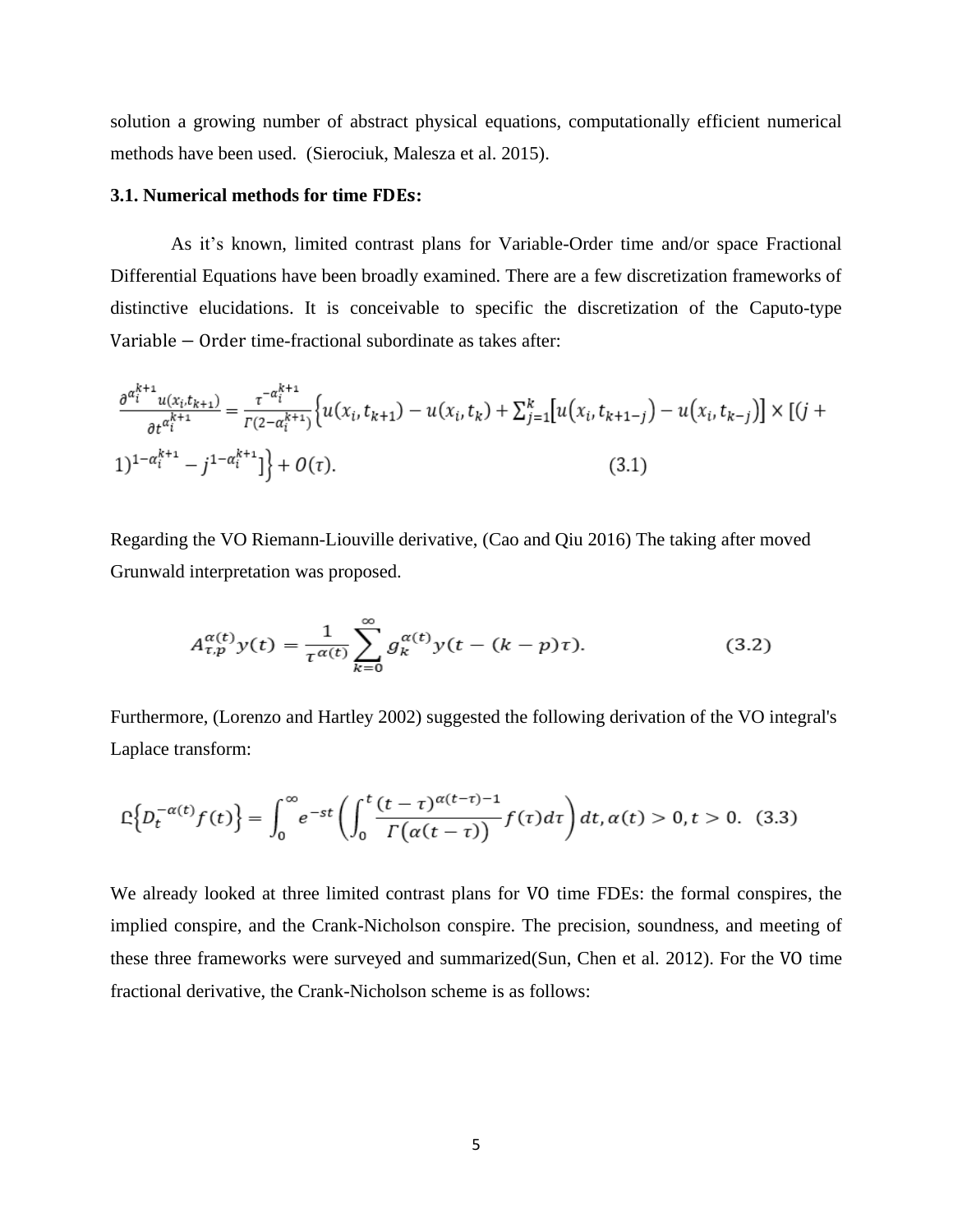$$
\frac{\partial^{a_i^{k+1}} u(x_i, t_{k+1})}{\partial t^{a_i^{k+1}}} = \frac{\tau^{-a_i^{k+1}}}{\Gamma(2 - a_i^{k+1})} \left( u(x_i, t_{k+1}) - u(x_i, t_k) + \sum_{j=1}^k \left[ u(x_i, t_{k+1-j}) - u(x_i, t_{k-j}) \right] \left[ (j+1) \right]
$$
\n
$$
(3.4)
$$

Jacobi spectral collocation method was proposed by (Bhrawy and Zaky 2015) as a viable alternative to the following method of solving the two-dimension VO fractional nonlinear cable equation

$$
\frac{\partial u(x,y,t)}{\partial t} = D_t^{\gamma_1(x,y,t)} \Delta u(x,y,t) - \mu D_t^{1-\gamma_2(x,y,t)} \Delta u(x,y,t) + f(x,y,t). \tag{3.5}
$$

(Jiang and Liu 2017) Centered on duplicating part hypothesis and collocation strategy, an unused computational procedure for the time VO fragmentary mobile-immobile advection-dispersion show was proposed.

$$
\beta_1 \frac{\partial C(x,t)}{\partial t} + \beta_2 D_t^{\Upsilon(x,t)} C(x,t) - v \frac{\partial C(x,t)}{\partial t} + D \frac{\partial^2 C(x,t)}{\partial t^2} + f(x,t), \quad (3.6)
$$

Look at the VO nonlinear fractional wave condition in terms of scientific procedures. For VO fragmentary dissemination conditions, Zayernouri and Karniadakis proposed distinctive FDMs. Sierociuk et al. displayed a Variable − Order subordinate calculation plot based on a lattice. The neighborhood outspread premise work strategy was utilized to illuminate the Variable – Order time-fractional diffusion condition. Utilizing the duplicating part rule, Li and Wu unraveled VO fragmentary boundary esteem issues for fractional differential conditions. His point on the right B - splint with the sense of caputo and the calculation of two Fort Frankel, Moghdam and Macado suggested three levels without vision for FDM to perform the untimely equations of change-row time lines suggesting an inseparable arrangement to understand the time of the VO status distribution that shows both successful and stable. The explanatory investigation is utilized to examine the soundness and joining of numerical strategies. Atangana explored the transmit condition with VO fragmentary subsidiaries, and the steadiness, as well as the joining examination, were effectively checked(Atangana 2015). Jiang and Li affirmed the exponential joining and proposed a space-time ghostly collocation strategy for the 2 − Dimension VO fragmentary permeation condition (Jiang and Li 2018). Zhang and colleagues proposed a VO time-fractional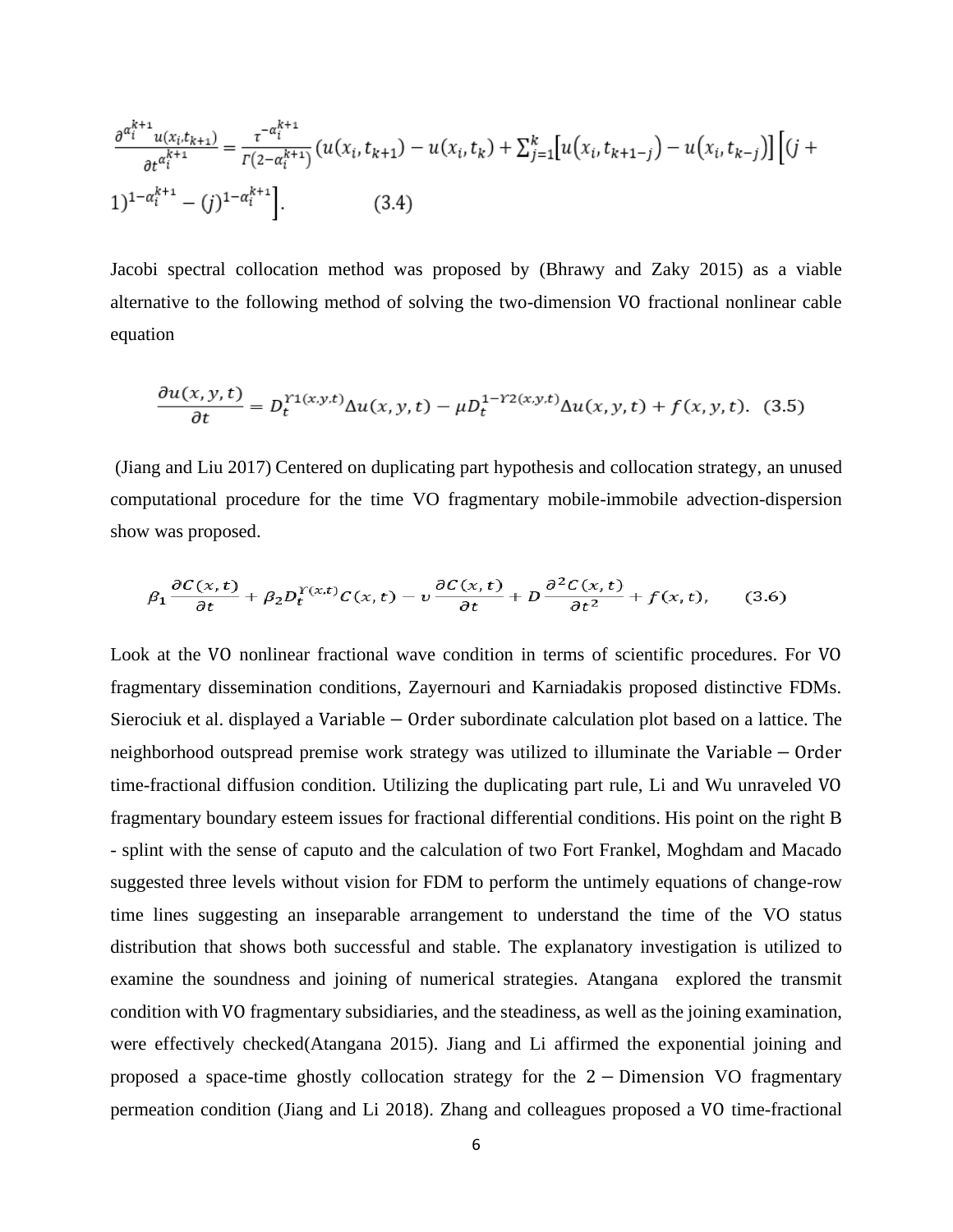mobile-immobile advection-dispersion show. An understood computational approach for the 2- Dimension VO fragmentary permeation condition in non-homogeneous permeable media was explored. The proposed method's soundness and merging were examined(Zhang, Liu et al. 2013).

# **4. APPLICATIONS OF VO – FDES MODELS**

## 4.1. Variable – Order fractional diffusion equation models:

Anomaly diffusion is a general phenomenon in which the particle distribution's growth rate or shape does not correspond to a Gaussian distribution, to the best of our knowledge. See this page for more information [(Anh, Angulo et al. 2005), (Sokolov and Klafter 2005), (Wang, Hua et al. 2018)] Warm conduction, solute exchange, groundwater spillage, a gas stream within the exceedingly heterogeneous broken or disarranged permeable fabric, unwinding in engineered or biopolymers, and seismic wave propagation are as it were a couple of the points secured. These executions drive the improvement of modern scientific and physical models. Indeed so, how to bargain with dissemination forms where the dissemination design reverse with time, spatial variety, or framework parameters remains an open address in bizarre dissemination modeling. The Variable − Order fractional derivative models have as of late been utilized to supply a thorough and orderly approach for understanding memory impacts, innate properties, and delay behavior in physical applications, to overcome the confinements of indispensably arrange fragmentary models. (Leith 2003). As a result, Variable − Order subordinate models have ended up a prevalent inquire about a device in complex bizarre dissemination modeling. (Obembe, Hossain et al. 2017) VO timefractional diffusion models were utilized to consider liquid streams in fractal geometry or heterogeneous media. The taking after could be a generalized time-dependent non-local flux law that's utilized at distinctive scales:

$$
u = -\frac{\beta K_a}{\mu^{\circ}} D_t^{\alpha(t)}(\nabla p). \tag{4.1}
$$

where  $K_a$  is the pseudo-permeability,  $\beta$  is the transmissibility transformation calculate,  $\mu^{\circ}$  is the oil viscosity. The time-dependent diffusion system, non-uniform medium particle migration, and periodic turbulence diffusion method can all be explained using Variable-Order derivative models. (Sokolov and Klafter 2006). (Gerasimov, Kondratieva et al. 2010) For deciding fluid entrance in permeable media, a VO-FDEs is proposed.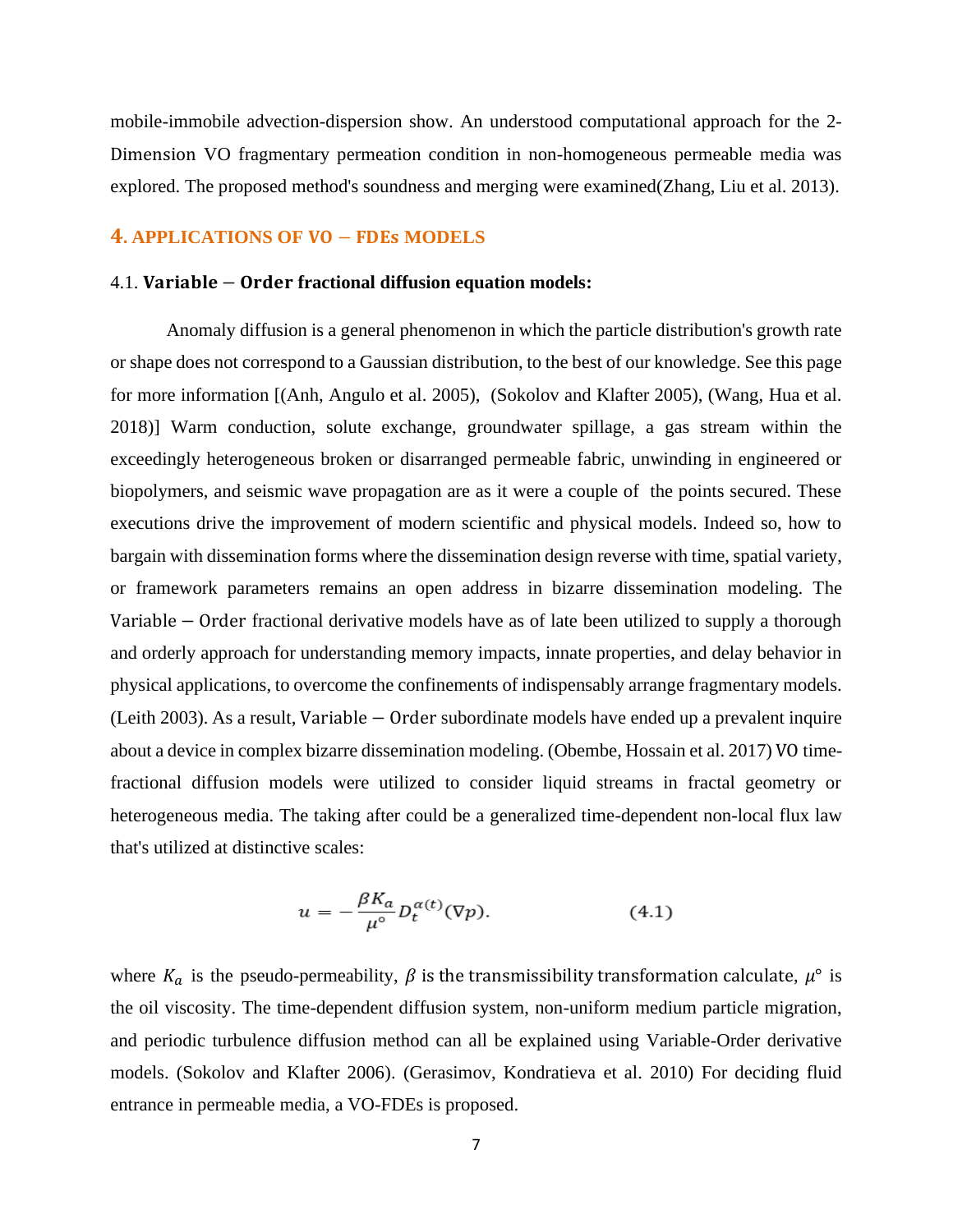$$
\frac{\partial^{\alpha(U)}U}{\partial t^{\alpha(U)}} = \frac{\partial}{\partial x}\left(K(U)\frac{\partial U}{\partial x}\right),\tag{4.2}
$$

where U denotes the amount of liquid in the container, and then

$$
\frac{\partial^{\alpha(U(x,t))}U(x,t)}{\partial t^{\alpha(U(x,t))}}\lim_{\tau\to 0}\frac{\sum_{k=0}^{\infty}A_kU(x,t-k\tau)}{\tau^{\alpha(U(x,t))}}.\tag{4.3}
$$

Furthermore, when describing the Variable-Order fractional derivative, another reason for computer memory may be suggested. The governing equation for time-dependent fractional anomalous diffusion is (Sun, Chen et al. 2009).

$$
CD_{0+}^{\alpha(t)}c(x,t) = K\frac{\partial^2 c(x,t)}{\partial x^2}, \ \ 0 < \alpha(t) < 1,\tag{4.4}
$$

*K* stands for the dispersion coefficient. Centered on the basic theory of description, other variables may be substituted for the order  $\alpha(t)$ . The VO time-space the subordinate odd dissemination show is characterized by:

$$
D_t^{\alpha(x,t)}c(x,t) = K\frac{\partial^2 c(x,t)}{\partial x^2}, \qquad 0 < \alpha(x,t) < 1. \tag{4.5}
$$

(Straka 2018) derived a vector anomalous exponent VO fractional Fokker-Planck equation.

$$
D_t^{\beta(x)} p(x, t) = K \frac{\partial^2 P(x, t)}{\partial x^2}.
$$
 (4.6)

As a result, the VO-FDE models are capable of accurately describing anomalous diffusion in complex anisotropic media. The location-dependent diffusion process is defined using the spacedependent VO-FDE model. Furthermore,(Chen, Zhang et al. 2013) A concentration-dependent VO − FDEs demonstrate was proposed to portray the coupled chloride diffusion-binding forms in strengthened concrete.

$$
\frac{\partial^{p(c_f)}C_f(x,t)}{\partial t^{p(c_f)}} = K \frac{\partial^2 C_f(x,t)}{\partial x^2}, 0 < x < +\infty, t > 0,\tag{4.7}
$$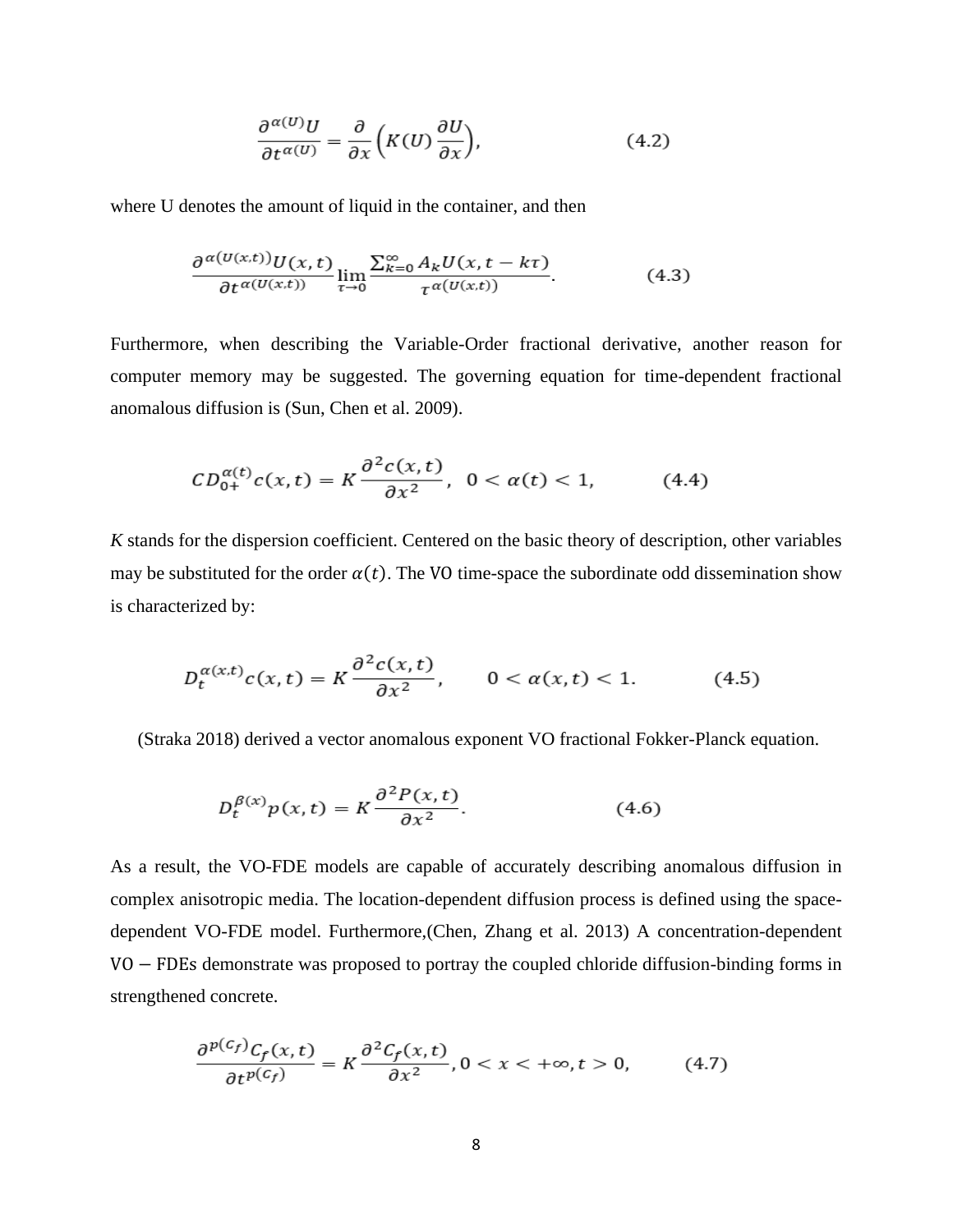where VO of time-fractional derivative is  $0 < p(C_f) < 1$  The solute concentration, which chooses the dissemination or relocation instrument, influences the dissemination movement of certain physical, chemical, and organic areas in a few circumstances (Choong, Wong et al. 2006). The concentration-dependent VO − FDEs model has a wide variety of applications and has been used in chemical and biological diffusion processes as a result. This implementation sense motivates us to dig deeper into the VO fractional diffusion model's concentration-dependent characteristics.

$$
cD_{0+}^{\alpha[C(x,t)]}c(x,t) = K\frac{\partial^2 c(x,t)}{\partial x^2}, < \alpha[c(x,t)] < 1. \tag{4.8}
$$

In addition, in numerous viable dissemination forms, physical measuring such as porosity, Reynolds number, fractal measurement, and Hurst numbers may change over time or have particular values in a few spatial positions.

$$
cD_{0+}^{\alpha[f(x,t)]}c(x,t) = K\frac{\partial^2 c(x,t)}{\partial x^2}, 0 < \alpha[f(x,t)] < 1. \tag{4.9}
$$

An independent variable-function is represented by  $f(x,t)$  in the above equation. Table 1 summarizes the VO − FDEs templates so that readers can understand them intuitively.

| <b>Model name</b>                       | <b>Governing equation</b>                                                                                               | <b>Physical meaning</b>                                           |
|-----------------------------------------|-------------------------------------------------------------------------------------------------------------------------|-------------------------------------------------------------------|
| Content-dependent Anomalous             | $\frac{\partial^{\alpha(U)}U}{\partial t^{\alpha(U)}} = \frac{\partial}{\partial x}(K(U)\frac{\partial U}{\partial x})$ | Exploring liquid                                                  |
| diffusion model                         |                                                                                                                         | Infiltration in porous media                                      |
| VO time-space dependent                 | $D_t^{\alpha(x,t)}c(x,t) = K \frac{\partial^2 c(x,t)}{\partial x^2}$                                                    | Depicting concentration                                           |
| anomalous diffusion model               | $0 < \alpha(x, t) < 1$                                                                                                  | breakthrough curve exhibits<br>diverse anomalous behaviors        |
| VO fractional Fokker-Planck<br>equation | $D_t^{\beta(x)}P(x,t) = K \frac{\partial^2 P(x,t)}{\partial x^2}$                                                       | Describing spatial Heterogeneity<br>in complex anisotropic medium |
| Concentration dependent VO              | $\frac{\partial^{p(c_f)}C_f(x,t)}{\partial t^{p(c_f)}}$                                                                 | Describing the coupled chloride                                   |
| fractional diffusion equation           | $= K \frac{\partial^2 C_f(x,t)}{\partial x^2}$                                                                          | Diffusion -binding                                                |
| model                                   | $0 < x < \infty$ , $t > 0$                                                                                              | Processes in reinforced concrete                                  |

Table 1: The applications of different VO fractional diffusion models.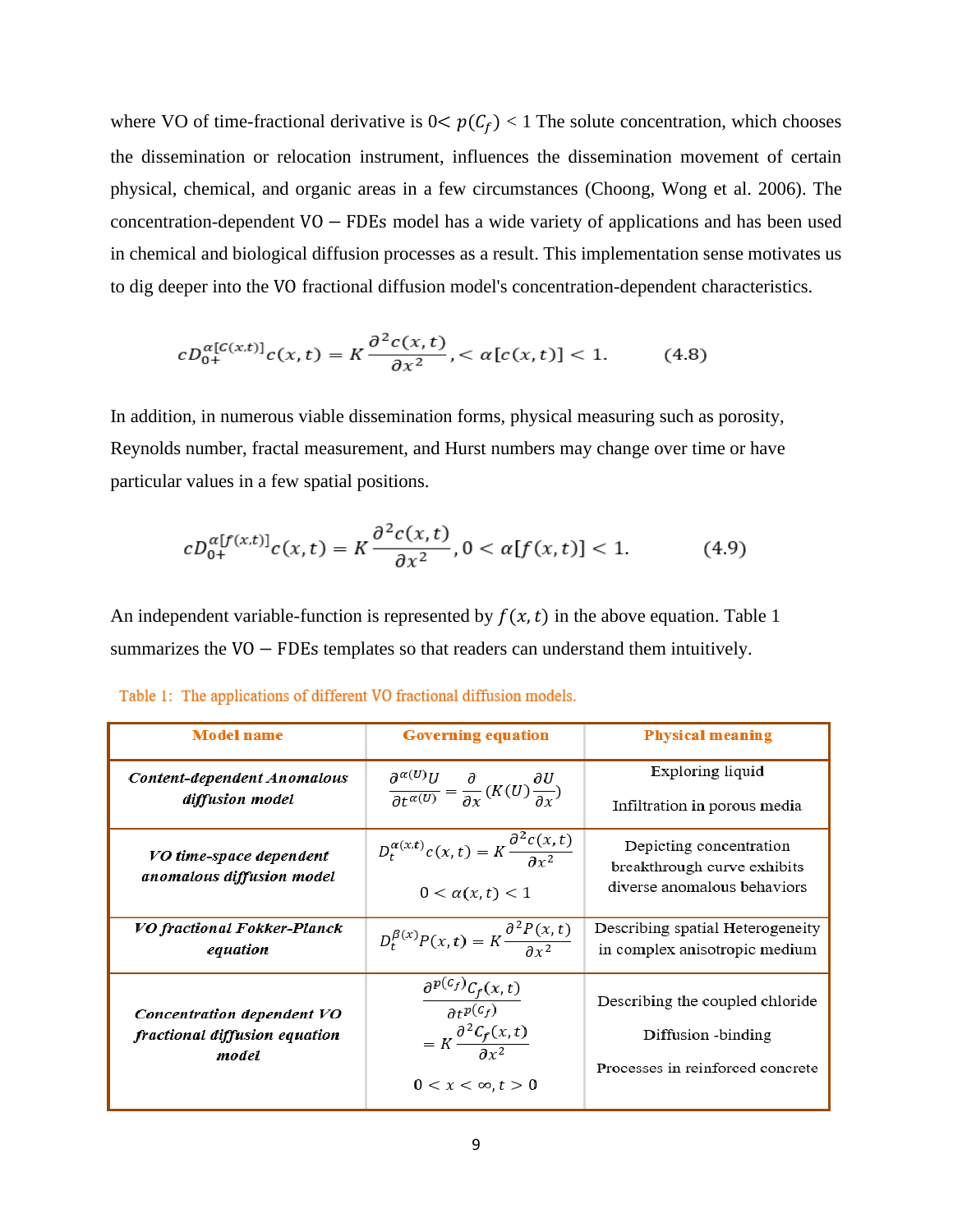To streamline the more complex momentary diffusing in heterogeneous media, we utilized the cleared out and right spatial Variable-Order-FDO.

$$
\frac{\partial^{a(x,t)}}{\partial t^{a(x,t)}}u(x,t) = -v\frac{\partial}{\partial x}u(x,t) + D + \frac{\partial^{\beta(x,t)}u(x,t)}{\partial x^{\beta(x,t)}} + D - \frac{\partial^{\beta(x,t)}u(x,t)}{\partial x^{\beta(x,t)}}, \quad (4.10)
$$

The positive and negative diffusion coefficients are D+ and D-, respectively. To entirety up, the VO − FDEs demonstrate could be a well-developed and promising approach for clarifying bizarre dissemination forms in heterogeneous permeable media that are time-dependent, space-dependent or concentration-dependent (Sun, Chen et al. 2012).

### **4.2. Constitutive models for Variable-Order fractional viscoelasticity.**

Designing utilizes polymers, plastics, non-Newtonian liquids, plastic, elastic, soil, oil, concrete, and other viscoelastic materials. These items are utilized in chemical, petroleum, science, medication, natural building, and other areas. Stress is a mechanical strain in viscoelastic materials. The two types of conditions that make up the rheological syndrome have been identified as: relaxation, in which tension decreases under constant strain; and creep, in which deformation constantly rises under constant stress. Then, for viscoelastic deformation, a generalized timedependent model was suggested (Ingman and Suzdalnitsky 2004)

$$
\sigma(t) = \mu D_t^{\alpha} \varepsilon(t), \qquad (4.11)
$$

where  $\sigma$  is the stress,  $\varepsilon$  is the strain,  $\mu$  is the dimensional coefficient and  $D_t^{\alpha}$  is the fractional differential operator. FDE models, according to Bagley, can well explain the linear viscoelastic stress relaxation of polymers at a settled temperature. (Smit and De Vries) have documented a functional fractional derivative rheological model.

$$
\sigma = E \frac{d^{\alpha} \varepsilon(t)}{dt^{\alpha}}, \qquad (4.12)
$$

where E denotes the content property and  $0 < \alpha < 1$ . When  $\alpha = 0$ , the above function becomes Hooke's law; when  $\alpha = 1$ , it is the Newton viscous law. However, it is apparent that the CO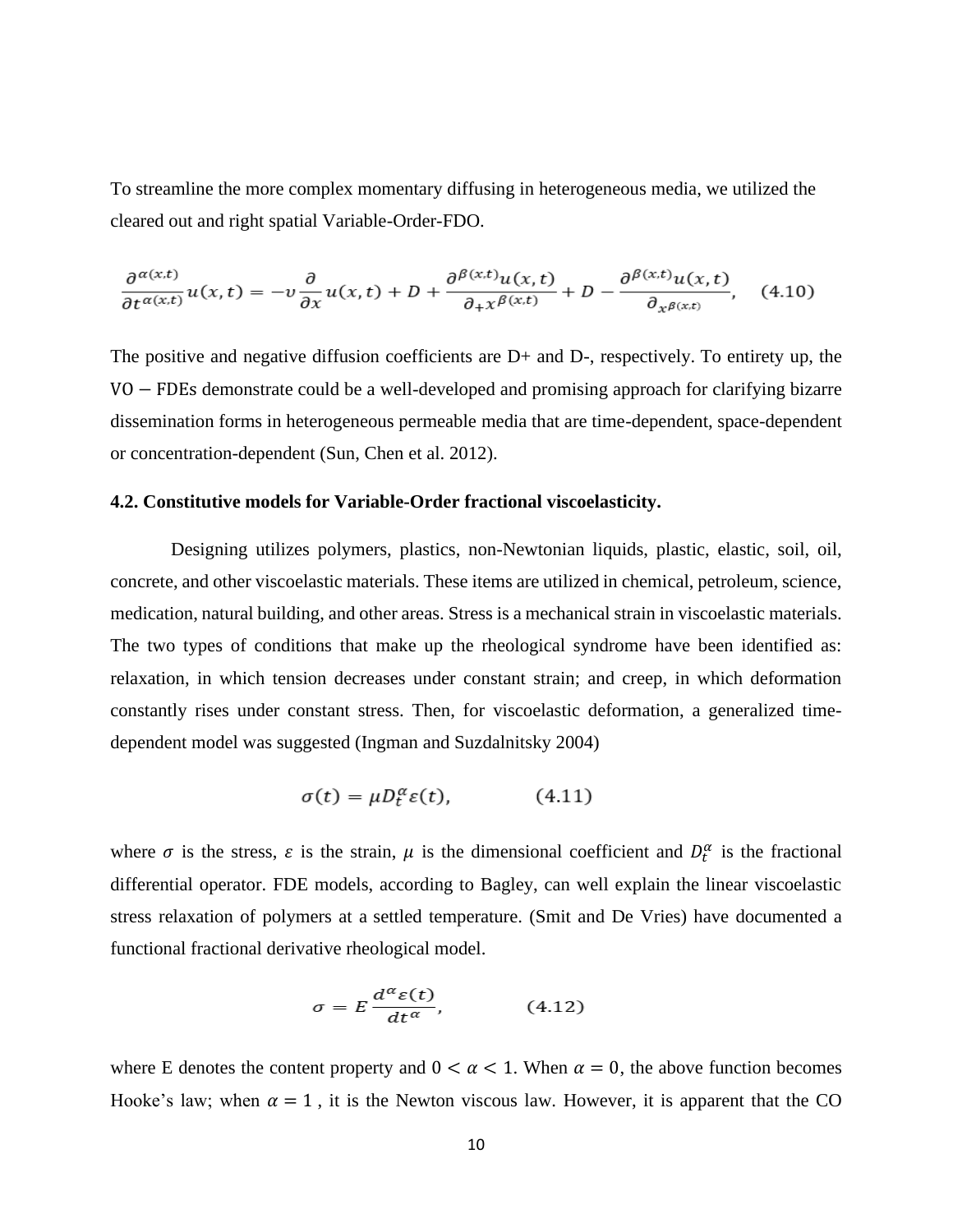fractional derivative models have not taken the heterogeneity in material features into account. From the standpoint of execution, (Sweilam and Assiri 2013) The Variable-Order FDE is a useful instrument for studying certain processes, such as nonlinear viscoelasticity oscillator function. Within the viscoelasticity areas, the VO constitutive models have picked up a divide of thought to bargain with variable mechanical behaviors based on time, space variance, or contraption parameters. The constitutive appearance can be communicated as takes after:

$$
\sigma = E \frac{d^{\alpha(t)} \varepsilon(t)}{dt^{\alpha(t)}}.
$$
 (4.13)

The constitutive show can dependably capture mechanical reactions and depict mechanical property moves. The tension in a viscoelastic material is a result of not just the actual actual strain and strain magnitude, but also the previous strain past. Pedro et al. used a Variable-Order derivative to account for the high non-linearity flow. Centered on the Variable-Order time fractional derivative, Bouras established a novel non-linear thermo-viscoelastics rheological model for high temperature creep in concrete.

$$
D_t^{\alpha(T(t))}\varepsilon(t) = \frac{\sigma(t)}{\eta \alpha(T(t))}.
$$
 (4.14)

Li et al. recommended that a Variable-Order fragmentary differential conditions show of shapememory behavior is best to CO-FDE models when foreseeing the memory manner of shapememory polymers. The viscoelastic movement of a simplex molecule swaying in a non-Newtonian liquid will capture the plainly visible viscoelasticity of colloidal molecule suspensions. The Variable-Order fragmentary show is regularly utilized to ponder the stress-strain relationship of materials within the field of rheology (which includes suspension and polymer behavior) (Soon, Coimbra et al. 2005). Wu et al. have recommended a crawl demonstration based on the Variable-Order fragmentary subordinate to depict the time-dependent mechanical properties of shake amid crawl. The Abel dashpot's stress-strain organization is distributed as:

$$
\varepsilon(t) = \frac{\sigma}{\eta o} \frac{t^{\beta}}{\Gamma(1+\beta)} \quad 0 \le \beta \le 1. \tag{4.15}
$$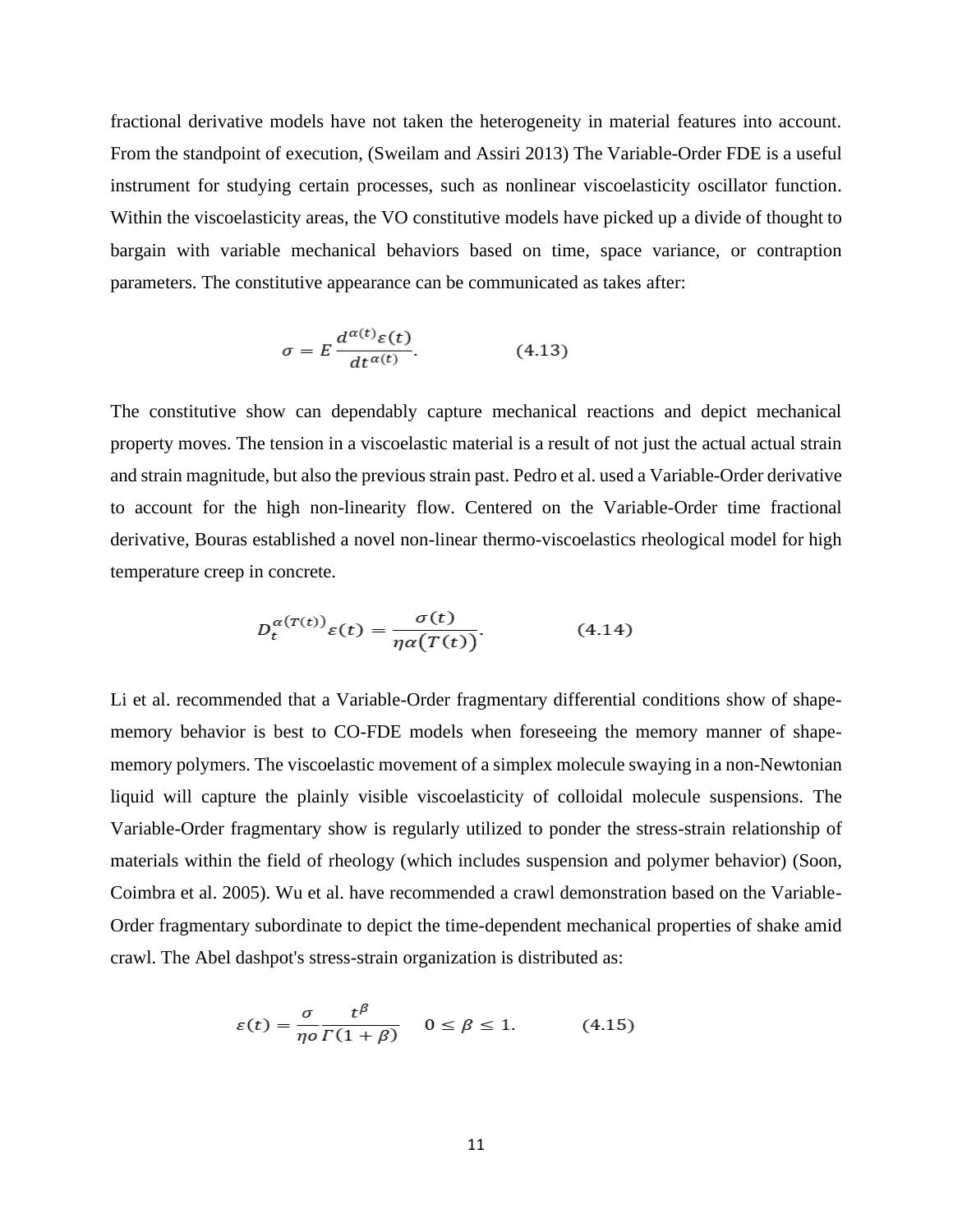As a result, the arrangement of the Variable-Order fragmentary subsidiary can be considered a work of time.

$$
\sigma(t) = \eta_{\alpha(t)} c_{t_{k-1}} D_t^{\alpha(t)} \varepsilon(t), \quad 0 \le \alpha(t) \le 1, t_{k-1} \le t \le t_k. \tag{4.16}
$$

Based on the current exploratory discoveries, the improved crawl show based on Variable-Order fractional derivative concurs well with the exploratory information at distinctive crawl speeds. It shows how changing the derivative order in the phase can be used to explain how mechanical properties of materials evolve.

Finally, based on the run the show of utilizing the fractional-order to characterize the mechanical property, a Variable-Order fragmentary viscoelastic show up is chosen from the going at some point as of late the fragmentary viscoelastic show up. Within the Variable-Order demonstration, the variable fragmentary arrangement is thought to speak to the change of mechanical properties, such as strain softening behaviors.

### **4.3. Variable – Order fractional control model.**

 $\sim$ 

The fragmentary derivative illustrate has been recognized as a basic reenactment technique in a collection of common and planning ranges (Soon, Coimbra et al. 2005). As a result, the VO fractional calculus has gotten a lot of interest in the control area. Diaz and Coimbra proposed a control approach and utilized the Variable-Order arrangement as the control component to stabilize a chaotic dynamical framework. Variable-Order fractional operators can be utilized to portray Variable-Order fractional clamor and assess the VO fragmentary subordinate of an obscure flag in a loud environment utilizing wavelet investigation. For understanding VO fractional ideal control issues, (Heydari and Avazzadeh 2018) illustrated a modern computational approach centered on Legendre wavelets.

## **5. CONCLUSIONS**

VO fractional calculus extends the definition of CO fractional calculus by varying the order of division or integration with time (t), space (x), and other variables. The help of Variable-Order fractional calculus empowers it to clarify a wide assortment of memory frameworks, acquired properties, and complex cycles in common. In expansion, a later investigation has been utilized to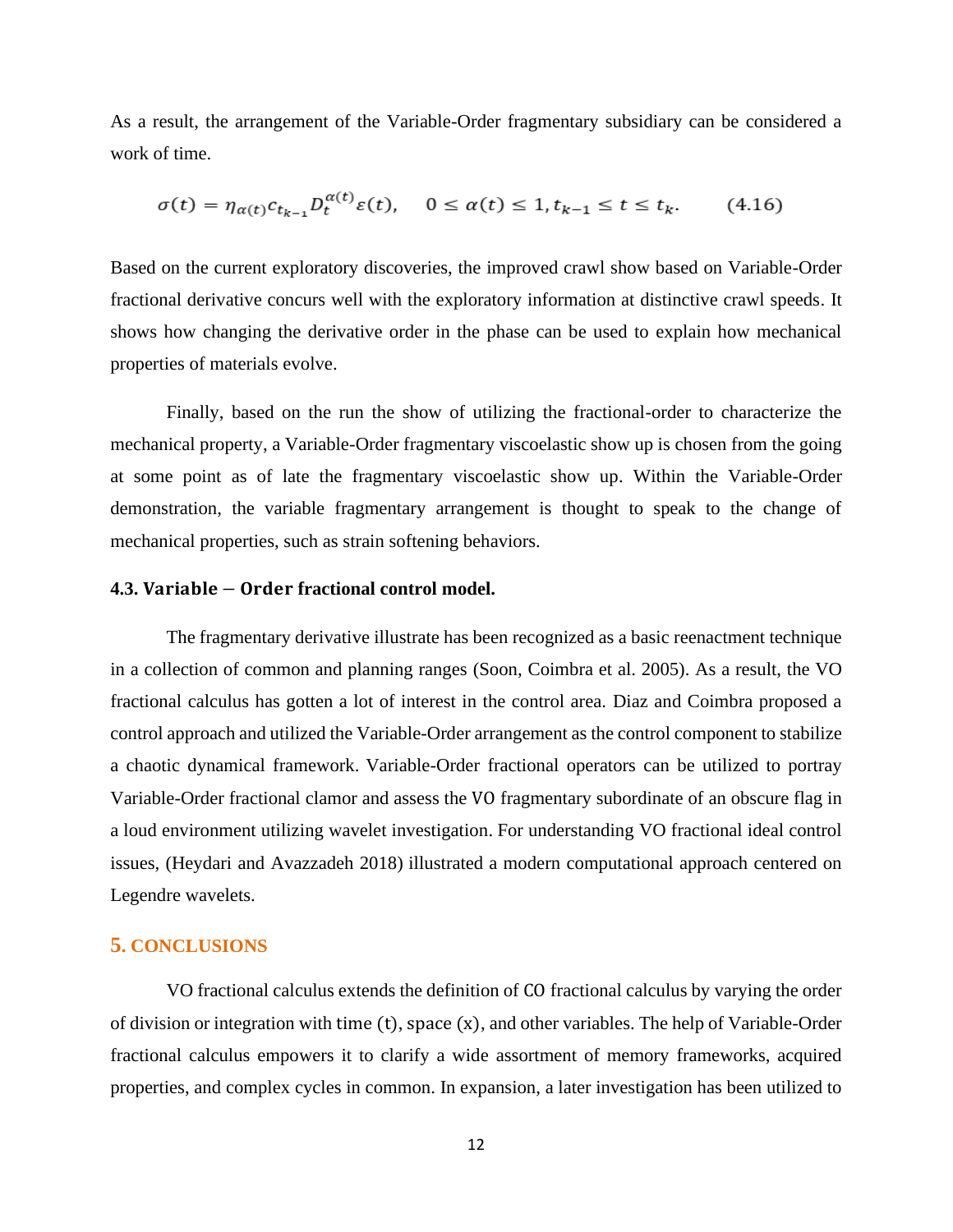investigate the physical signification of Variable-Order fractional calculus. However, efficient numerical/approximate solutions are crucial in operation, and VO-FDE model analytical solutions are extremely difficult to obtain. We trust that this inquiry will help within the ponder of VO fractional calculus, which is aiming to clarify a few bizarre highlights of frameworks and unravel a few challenging issues in real-world applications.

# **6. REFERENCE**

Anh, V., et al. (2005). "Diffusion on multifractals." Nonlinear Analysis: Theory, Methods & Applications **63**(5-7): e2043-e2056.

Atangana, A. (2015). "On the stability and convergence of the time-fractional variable order telegraph equation." Journal of Computational Physics **293**: 104-114.

Atangana, A. and A. H. Cloot (2013). "Stability and convergence of the space fractional variable-order Schrödinger equation." Advances in Difference Equations **2013**(1): 1-10.

Awotunde, A. A., et al. (2015). "Artificial boundary condition for a modified fractional diffusion problem." Boundary Value Problems **2015**(1): 1-17.

Bhrawy, A. and M. Zaky (2015). "Numerical simulation for two-dimensional variable-order fractional nonlinear cable equation." Nonlinear dynamics **80**(1): 101-116.

Cai, W., et al. (2018). "A survey on fractional derivative modeling of power-law frequency-dependent viscous dissipative and scattering attenuation in acoustic wave propagation." Applied Mechanics Reviews **70**(3).

Cao, J. and Y. Qiu (2016). "A high order numerical scheme for variable order fractional ordinary differential equation." Applied Mathematics Letters **61**: 88-94.

Chechkin, A. V., et al. (2005). "Fractional diffusion in inhomogeneous media." Journal of Physics A: Mathematical and General **38**(42): L679.

Chen, W., et al. (2013). "A variable-order time-fractional derivative model for chloride ions sub-diffusion in concrete structures." Fractional Calculus and Applied Analysis **16**(1): 76-92.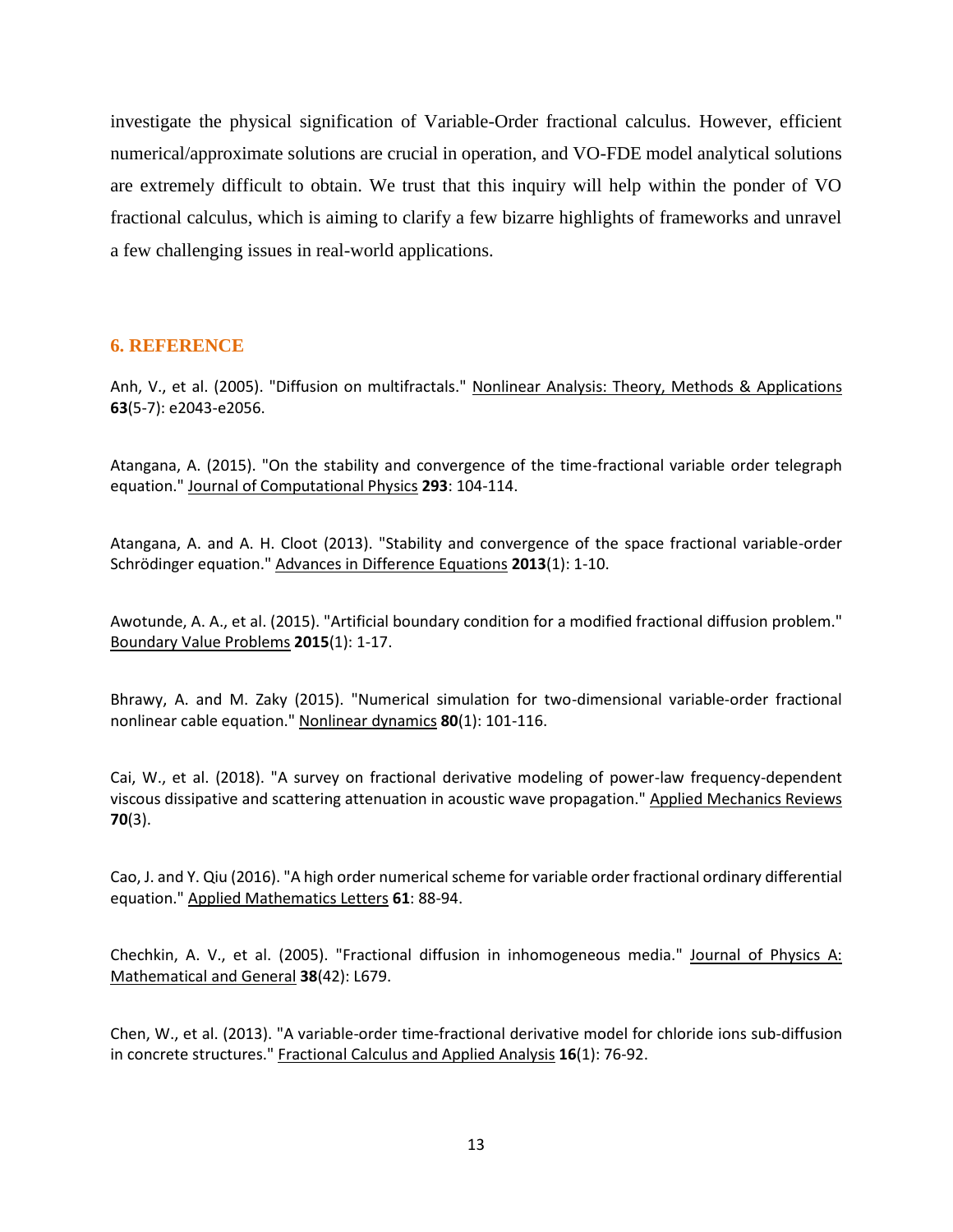Chen, Y., et al. (2014). "Numerical solution for the variable order linear cable equation with Bernstein polynomials." Applied Mathematics and Computation **238**: 329-341.

Choong, T. S., et al. (2006). "Film-pore-concentration-dependent surface diffusion model for the adsorption of dye onto palm kernel shell activated carbon." Journal of colloid and interface science **301**(2): 436-440.

Coimbra, C. F. (2003). "Mechanics with variable‐order differential operators." Annalen der Physik **12**(11‐12): 692-703.

Gerasimov, D., et al. (2010). "An anomalous non-self-similar infiltration and fractional diffusion equation." Physica D: Nonlinear Phenomena **239**(16): 1593-1597.

Heydari, M. H. and Z. Avazzadeh (2018). "A new wavelet method for variable - order fractional optimal control problems." Asian Journal of Control **20**(5): 1804-1817.

Ingman, D. and J. Suzdalnitsky (2004). "Control of damping oscillations by fractional differential operator with time-dependent order." Computer Methods in Applied Mechanics and Engineering **193**(52): 5585- 5595.

Jiang, W. and H. Li (2018). "A space–time spectral collocation method for the two-dimensional variableorder fractional percolation equations." Computers & Mathematics with Applications **75**(10): 3508-3520.

Jiang, W. and N. Liu (2017). "A numerical method for solving the time variable fractional order mobile– immobile advection–dispersion model." Applied Numerical Mathematics **119**: 18-32.

Kobelev, Y. L., et al. (2003). Anomalous diffusion with time-and coordinate-dependent memory. Doklady Physics, Springer.

Leith, J. (2003). "Fractal scaling of fractional diffusion processes." Signal Processing **83**(11): 2397-2409.

Lin, R., et al. (2009). "Stability and convergence of a new explicit finite-difference approximation for the variable-order nonlinear fractional diffusion equation." Applied Mathematics and Computation **212**(2): 435-445.

Lorenzo, C. F. and T. T. Hartley (2002). "Variable order and distributed order fractional operators." Nonlinear dynamics **29**(1): 57-98.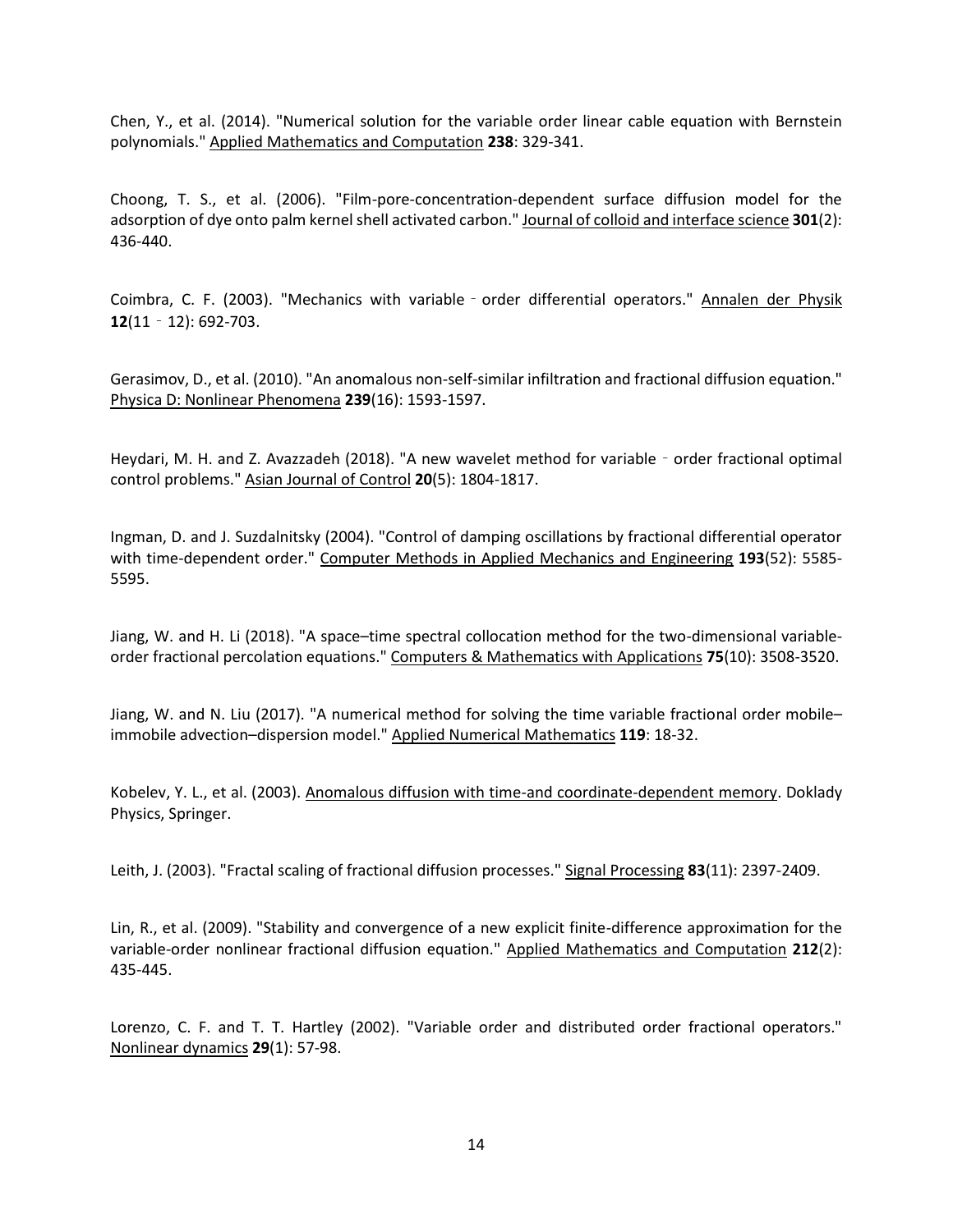Metzler, R. and J. Klafter (2000). "The random walk's guide to anomalous diffusion: a fractional dynamics approach." Physics reports **339**(1): 1-77.

Obembe, A. D., et al. (2017). "Variable-order derivative time fractional diffusion model for heterogeneous porous media." Journal of Petroleum Science and Engineering **152**: 391-405.

Ramirez, L. E. and C. F. Coimbra (2007). "A variable order constitutive relation for viscoelasticity." Annalen der Physik **16**(7‐8): 543-552.

Samko, S. G. and B. Ross (1993). "Integration and differentiation to a variable fractional order." Integral transforms and special functions **1**(4): 277-300.

Sheng, H., et al. (2011). "A physical experimental study of variable-order fractional integrator and differentiator." The european physical journal special topics **193**(1): 93-104.

Sierociuk, D., et al. (2015). "On the recursive fractional variable-order derivative: equivalent switching strategy, duality, and analog modeling." Circuits, Systems, and Signal Processing **34**(4): 1077-1113.

Smit, W. and H. De Vries (1970). "Rheological models containing fractional derivatives." Rheologica Acta **9**(4): 525-534.

Sokolov, I. M. and J. Klafter (2005). "From diffusion to anomalous diffusion: a century after Einstein's Brownian motion." Chaos: An Interdisciplinary Journal of Nonlinear Science **15**(2): 026103.

Sokolov, I. M. and J. Klafter (2006). "Field-induced dispersion in subdiffusion." Physical review letters **97**(14): 140602.

Soon, C. M., et al. (2005). "The variable viscoelasticity oscillator." Annalen der Physik **14**(6): 378-389.

Straka, P. (2018). "Variable order fractional Fokker–Planck equations derived from continuous time random walks." Physica A: Statistical Mechanics and its Applications **503**: 451-463.

Sun, H., et al. (2009). "Variable-order fractional differential operators in anomalous diffusion modeling." Physica A: Statistical Mechanics and its Applications **388**(21): 4586-4592.

Sun, H., et al. (2012). "Finite difference schemes for variable-order time fractional diffusion equation." International Journal of Bifurcation and Chaos **22**(04): 1250085.